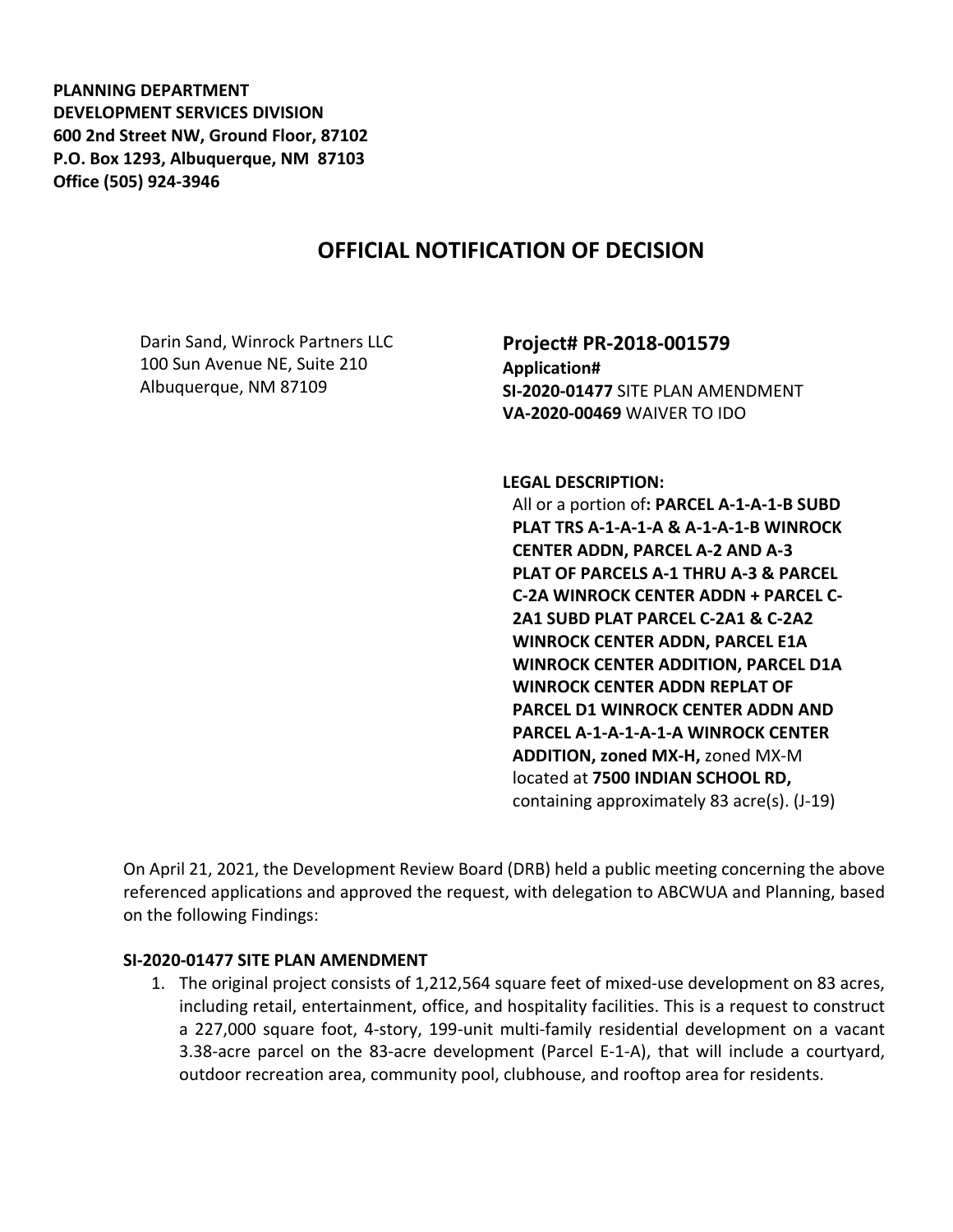- 1. Pursuant to 6-6(G)(3) Review and Decision Criteria An application for a Site Plan DRB shall be approved if it meets all of the following criteria:
	- a. 6-6(I)(3)(a) *The Site Plan complies with all applicable provisions of this IDO, the DPM, other adopted City regulations, and any conditions specifically applied to development of the property in a prior permit or approval affecting the property.*

The parking, landscaping, and building height comply with the applicable provisions of the IDO: 159 parking spaces are provided where a total of 141 parking spaces are required with allowable credits and reductions applied; 31,630 square feet of landscaping is proposed where 8,702 square feet is required, and the maximum height of the buildings are 50.5-feet in height where a maximum height of 75-feet is permitted.

A 10% deviation to the 10-foot minimum ground floor height requirement to 9-feet was approved on January 29, 2021.

*b.* 6-6(I)(3)(b) *The City's existing infrastructure and public improvements, including but not limited to its street, trail, drainage, and sidewalk systems, have adequate capacity to serve the proposed development, and any burdens on those systems have been mitigated to the extent practicable.* 

The site has access to a full range of urban services including utilities, roads and emergency services. An August 20, 2015 TIS for the Winrock Town Center Development was submitted for this project, which.

*c.* 6-6(I)(3)(c) *If the subject property is within an approved Master Development Plan, the Site Plan shall meet any relevant standards in the Master Development Plan in addition to any standards applicable in the zone district the subject property is in.*

No additional standards within an approved Master Development Plan are applicable to the proposed development.

- 2. This site includes an Infrastructure List.
- 3. The applicant provided the required notice as outlined in the IDO Table 6-1-1.
- 4. The proposed use is allowed within the MX-M zone district, and subject to the requirements of the underlying zone district.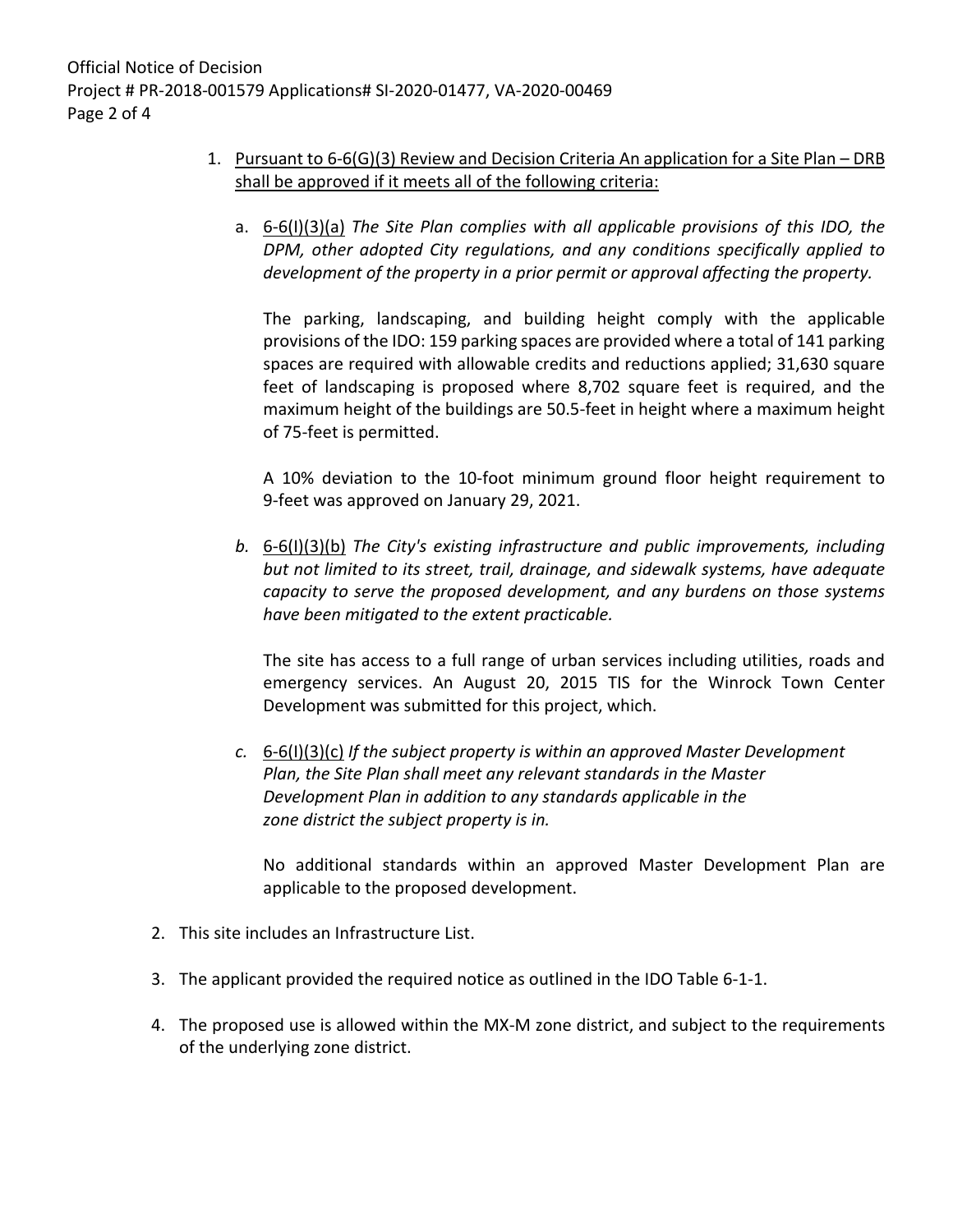## **Conditions:**

- 1. This Site Plan is valid 7 years from DRB approval (4/21/2021). An extension may be requested prior to the expiration date.
- 2. Final sign-off is delegated to ABCWUA for a vacation of the public waterline easement that conflicts with a trash compactor, updated/amended Plat for SD-2021-00073 (approved at the April 14, 2021 DRB Meeting) that depicts the vacated public waterline easement, a paper easement recorded to cover the vacated area, and recorded Plat for SD-2021-00035 (approved at the April 21, 2021 DRB Meeting).
- 3. Final sign-off is delegated to Planning for project and application numbers to be added to the Amended Site Plan, Solid Waste signature, and recorded IIA.
- 4. The applicant will obtain final sign-off from ABCWUA and Planning by August 21, 2021 or the case may be scheduled for the next DRB hearing and could be denied per the DRB Rules of Procedure.

## **VA-2020-0469 WAIVER TO IDO**

- 1. The applicant proposes a waiver to the IDO/DPM standard(s) consisting of a waiver of the required width of on-site pedestrian connections per 5-3(D)(3)(b)(4) of the IDO. Along Indian School Road, the application proposes a waiver from the 15-foot width requirement for a proposed width of 8-feet. Along Winrock Loop -West, the application proposes a waiver from the 15-foot width requirement for a proposed width of 6-feet. Along Pennsylvania Street, the application proposes a waiver from the 12-foot width requirement for a proposed width of 6-feet. Along Winrock Loop - South, the application proposes a waiver from the 15-foot width requirement for a proposed width of 6-feet.
- 2. The request is justified per 14-16-6-6(P)(3) of the IDO. The proposed walkway widths either exceed or match the existing facilities, and will permit the applicant to provide additional amenities including adjacent landscaping and site furnishings.
- 3. The applicant provided the required notice as outlined in the IDO Table 6-1-1.

APPEAL: If you wish to appeal this decision, you must do so within 15 days of the DRB's decision or by **MAY 6, 2021.** The date of the DRB's decision is not included in the 15-day period for filing an appeal, and if the 15<sup>th</sup> day falls on a Saturday, Sunday or Holiday, the next working day is considered as the deadline for filing the appeal.

For more information regarding the appeal process, please refer to Section 14-16-6-4(U) of the Integrated Development Ordinance (IDO). Appeals should be submitted via email to [PLNDRS@CABQ.GOV](mailto:PLNDRS@CABQ.GOV) (if files are less than 9MB in size). Files larger than 9MB can be sent to **[PLNDRS@CABQ.GOV](mailto:PLNDRS@CABQ.GOV)** using [https://wetransfer.com.](https://wetransfer.com/) A Non-Refundable filing fee will be calculated and you will receive instructions about paying the fee online.